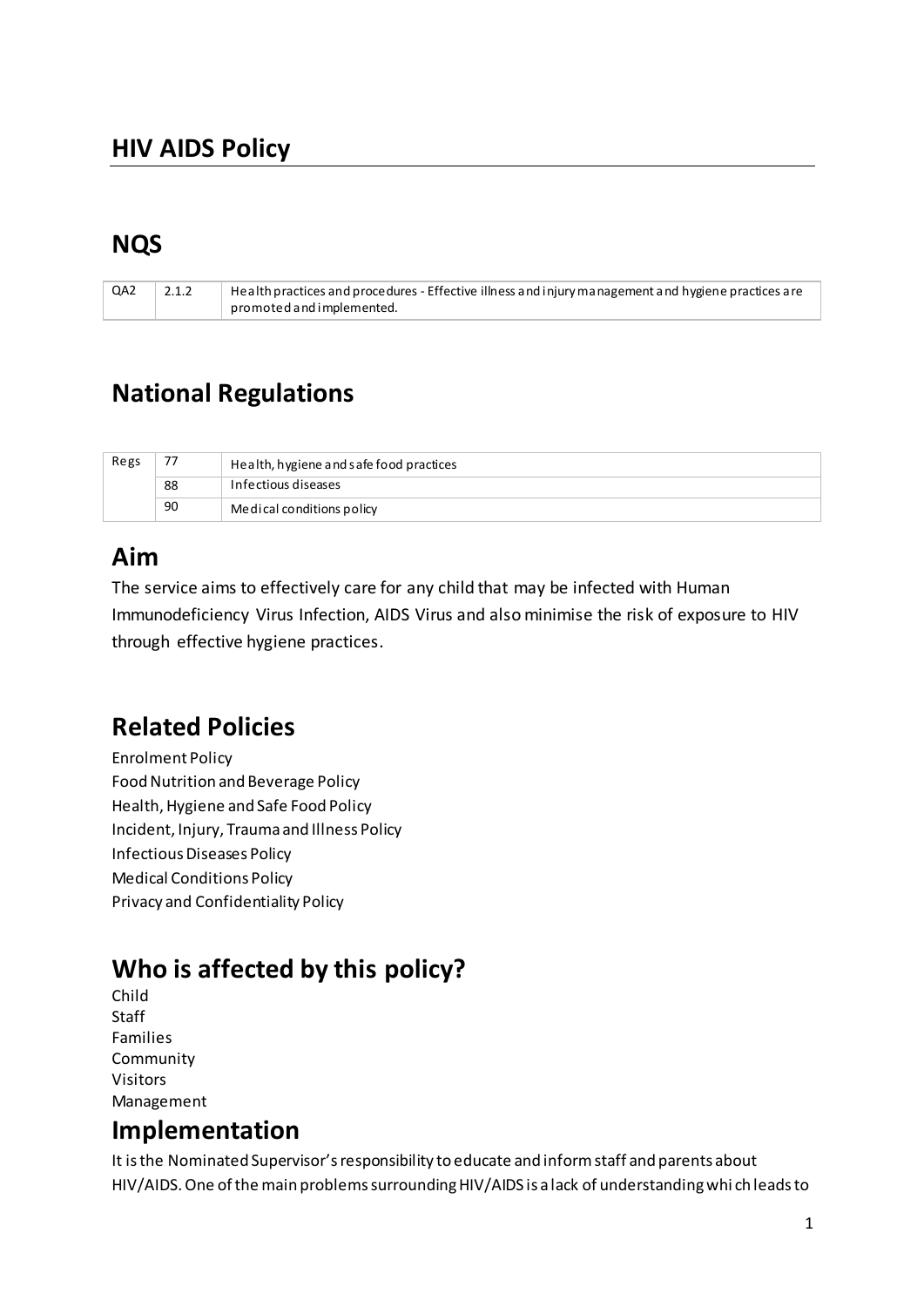an unfounded fear to the virus.

The following provides basic information on HIV/AIDS -

- AIDS is a medical condition which can damage a bodies' immune system.  $\bullet$
- It is caused by a virus which is transmitted through the exchange of bodily fluid and is primarily passed on through sexual contact.
- The AIDS virus can be transmitted through blood products. However, the risk of contracting AIDS from a blood transfusion is minimal and said to be about one in 1,000,000.
- There is no evidence of the spread of the virus to children through other means at this time.

The confidentiality of medical information must be adhered to regarding an infected child. Any information disclosed to the Nominated Supervisor regarding a child from family members must not be passed on to any other staff member unless the child's caregivers provide written authorisation.

Children with the HIV virus will be accepted into the service.

Educators will carry out routine hygiene precautions to Australian standards at all times to prevent the spread of any infections following the service's relevant policies and procedures.

Educators will exercise care in regards to the exposure of bodily fluids and blood and the service's hygiene practices will be used to prevent the spread of infection. Similarly, if the need arises to perform CPR on a child infected with HIV a disposable mouth to mouth mask will be used.

Children who are infected with HIV will be assessed by their Doctor before they are excluded from the service. Children who have abrasions or open wounds will cover them while at the service. If these abrasions cannot be covered for any reason unfortunately the child will have to be excluded from the service until the wound has healed or can be covered.

Educators who have been infected by HIV are not obliged to inform their employer but are expected to act in a safe and responsible manner at all times to minimise the risk of infection.

No child, educator, parent or other visitor to the service will be denied First Aid at any time.